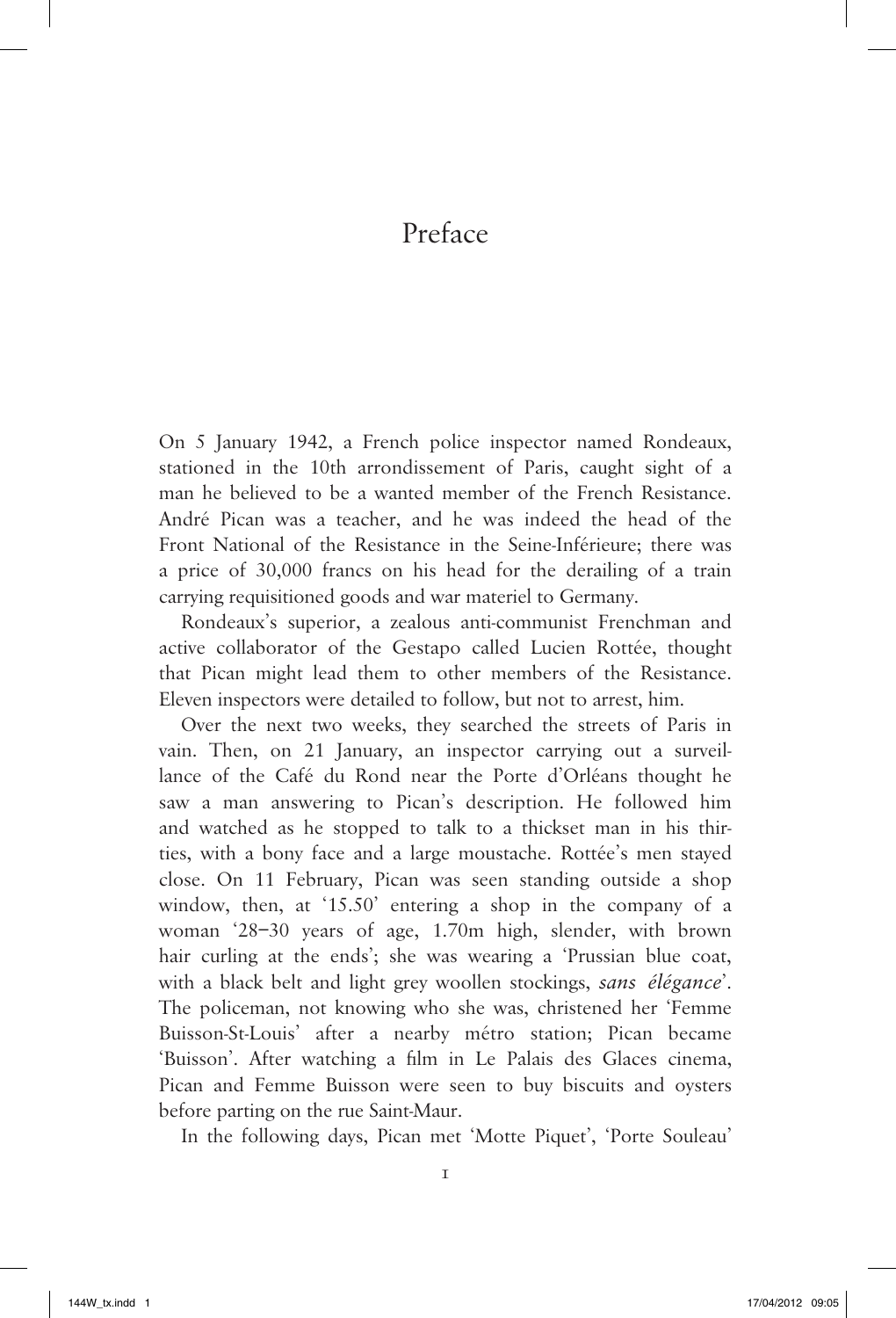and 'Femme No. 1 de Balard'. Not knowing who they were, the police officers gave them the names of the places where they were first seen.

On 12 February, Femme Buisson was seen to enter the Café au Balcon, where she was handed a small suitcase by 'Merilmontant' – a short woman in her mid-thirties, 'c. 1.55m, dark brown hair in a net, black coat, chic fauve leather bag, red belt'. By now, Pican had also met and exchanged packets with 'Femme Brunet St Lazare' ('34, 1.60m, very dark, pointed nose, beige coat, hood lined in a patterned red, yellow and green material'), and with 'Femme Claude Tillier' ('1.65m, 33, dark, somewhat corpulent, bulky cardigan and woollen socks'). 'Femme Vincennes' ('1.60m, 32, fair hair, glasses, brown sheepskin fur coat, beige wool stockings') was seen talking to 'Femme Jenna' and 'Femme Dorian'. One of the French police officers, Inspector Deprez, was particularly meticulous in his descriptions of the women he followed, noting on the buff rectangular report cards which each inspector filled out every evening that 'Femme République' had a small red mark on her right nostril and that her grey dress was made of angora wool.

By the middle of February, Pican and his contacts had become visibly nervous, constantly looking over their shoulders to see if they were being followed. Rottée began to fear that they might be planning to flee. The police inspectors themselves had also become uneasy, for by the spring of 1942 Paris was full of posters put up by the Resistance saying that the French police were no better than the German Gestapo, and should be shot in legitimate self-defence. On 14 February, Pican and Femme Brunet were seen buying tickets at the Gare Montparnasse for a train the following morning to Le Mans, and then arranging for three large suitcases to travel with them in the goods wagon. Rottée decided that the moment had come to move. At three o'clock on the morning of 15 February, sixty police inspectors set out across Paris to make their arrests.

Over the next forty-eight hours they banged on doors, forced their way into houses, shops, offices and storerooms, searched cellars and attics, pigsties and garden sheds, larders and cupboards. They came away with notebooks, addresses, false IDs, explosives, revolvers, tracts, expertly forged ration books and birth certificates, typewriters, blueprints for attacks on trains and dozens of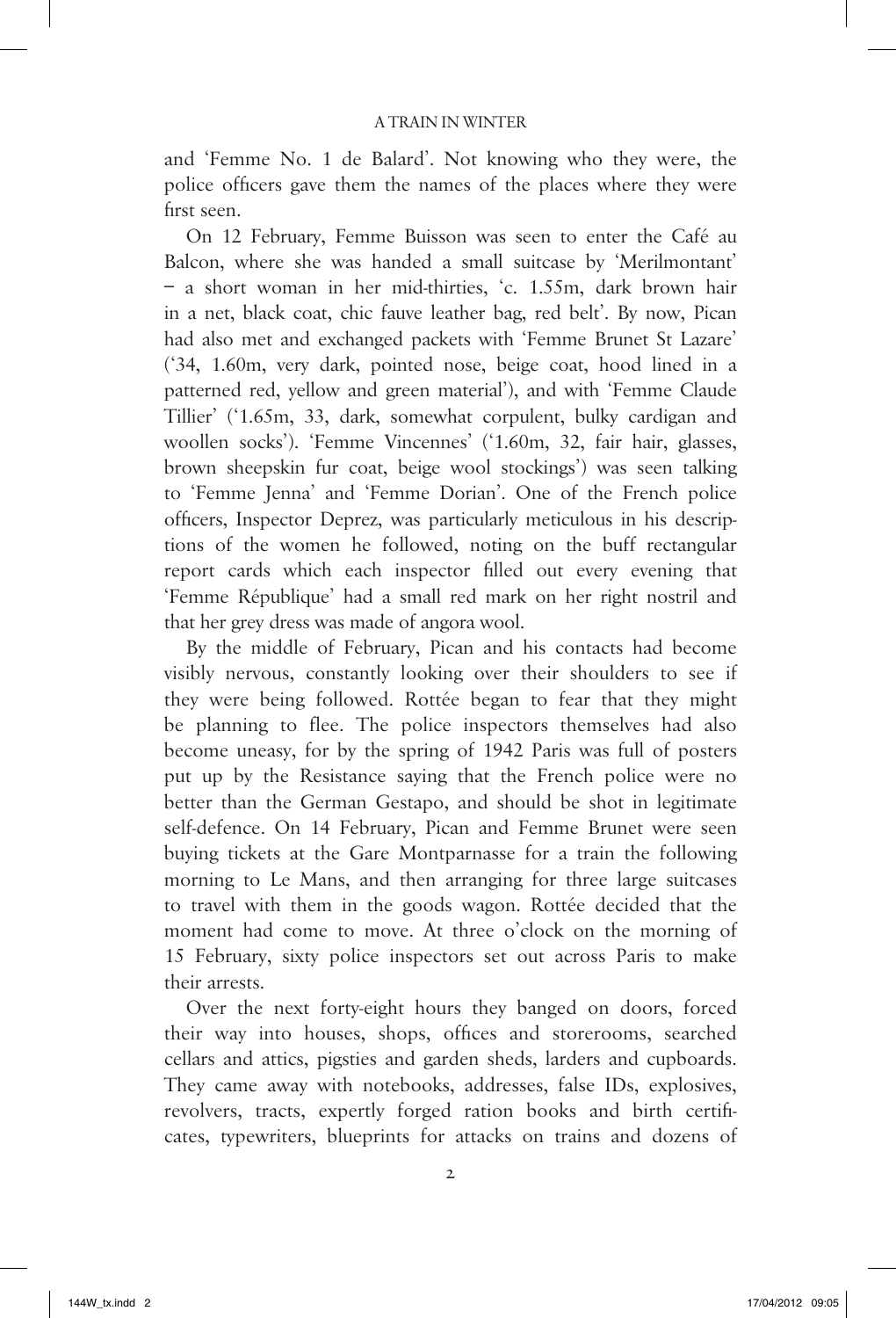## PREFACE

torn postcards, train timetables and tickets, the missing halves destined to act as passwords when matched with those held by people whose names were in the notebooks. When Pican was picked up, he tried to swallow a piece of paper with a list of names; in his shoes were found addresses, an anti-German flyer and 5,000 francs. Others, when confronted by Rottée's men, shouted for help, struggled, and tried to run off; two women bit the inspectors.

As the days passed, each arrest led to others. The police picked up journalists and university lecturers, farmers and shopkeepers, concierges and electricians, chemists and postmen and teachers and secretaries. From Paris, the net widened, to take in Cherbourg, Tours, Nantes, Evreux, Saintes, Poitiers, Ruffec and Angoulême. Rottée's inspectors pulled in Pican's wife, Germaine, also a teacher and the mother of two small daughters; she was the liaison officer for the Communist Party in Rouen. They arrested Georges Politzer, a distinguished Hungarian philosopher who taught at the Sorbonne, and his wife Maï, 'Vincennes', a strikingly pretty midwife, who had dyed her blond hair black as a disguise for her work as courier and typist for the Underground, and not long afterwards, Charlotte Delbo, assistant to the well-known actormanager Louis Jouvet.

Then there was Marie-Claude Vaillant-Couturier, 'Femme Tricanet', niece of the creator of the Babar stories and contributor to the clandestine edition of *L'Humanité*, and Danielle Casanova, 'Femme No. 1 de Balard', a dental surgeon from Corsica, a robust, forceful woman in her thirties, with bushy black eyebrows and a strong chin. Maï, Marie-Claude and Danielle were old friends.

When taken to Paris's central Prefecture and questioned, some of those arrested refused to speak, others were defiant, others scornful. They told their interrogators that they had no interest in politics, that they knew nothing about the Resistance, that they had been given packets and parcels by total strangers. Husbands said that they had no idea what their wives did all day, mothers that they had not seen their sons in months.

Day after day, Rottée and his men questioned the prisoners, brought them together in ones and twos, wrote their reports and then set out to arrest others. What they did not put down on paper was that the little they were able to discover was often the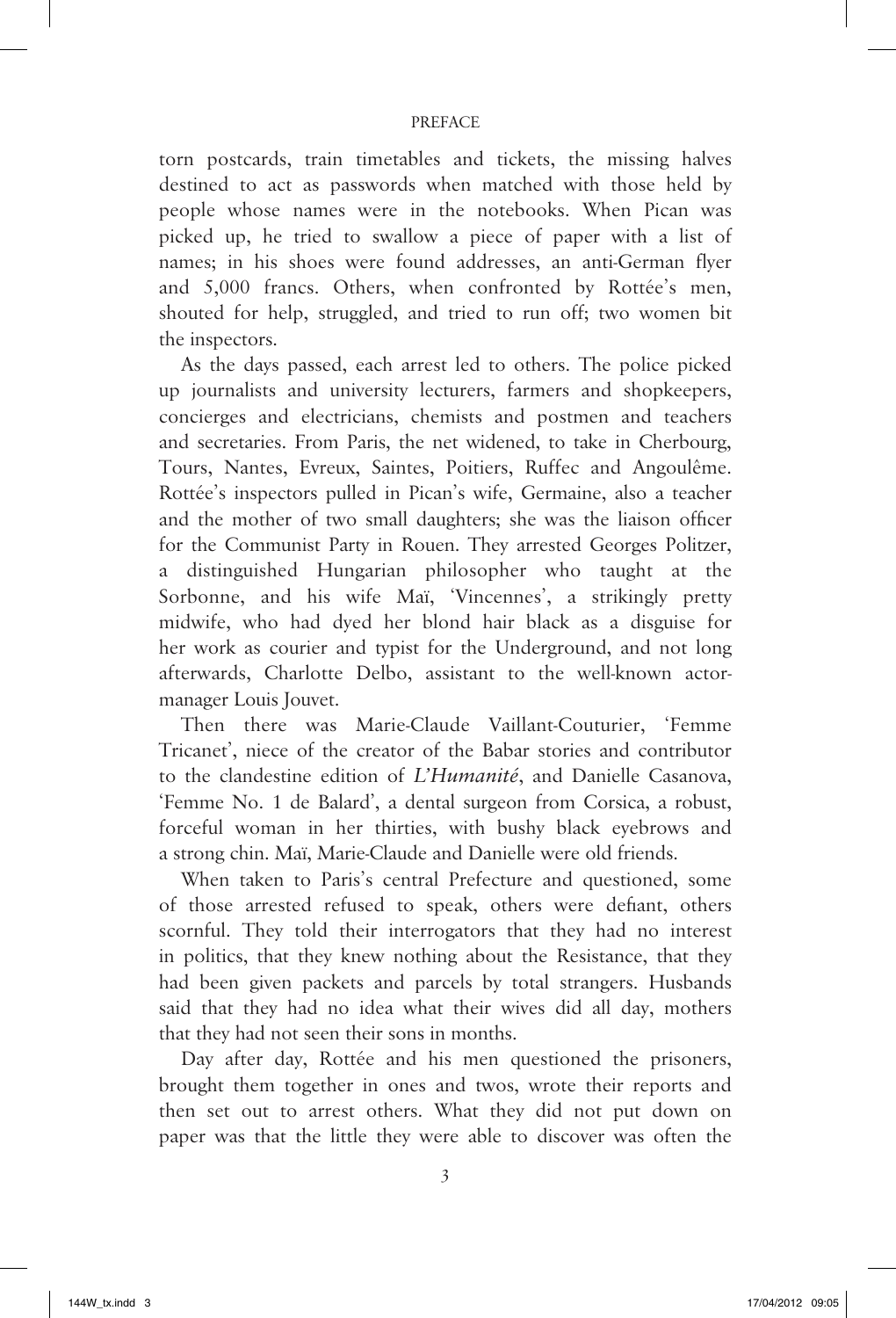result of torture, of slapping around, punching, kicking, beating about the head and ears, and threats to families, particularly children. The detainees should be treated, read one note written in the margin of a report, *avec égard*, with consideration. The words were followed by a series of exclamation marks. Torture had become a joke.

When, towards the end of March, what was now known as *l'affaire Pican* was closed down, Rottée announced that the French police had dealt a 'decisive' blow to the Resistance. Their haul included three million anti-German and anti-Vichy tracts, three tons of paper, two typewriters, eight roneo machines, 1,000 stencils, 100 kilos of ink and 300,000 francs. One hundred and thirteen people were in detention, thirty-five of them women. The youngest of these was a 16-year-old schoolgirl called Rosa Floch, who was picked up as she was writing 'Vive les Anglais!' on the walls of her *lycée*. The eldest was a 44-year-old farmer's wife, Madeleine Normand, who told the police that the 39,500 francs in her handbag were there because she had recently sold a horse.

Nine months later on the snowy morning of 24 January 1943, thirty of these women joined two hundred others, arrested like them from all parts of occupied France, on the only train, during the entire four years of German occupation, to take women from the French Resistance to the Nazi death camps.

\* \* \*

In the early 1960s, Charlotte Delbo, who had been one of the women on the train, sat down to write a play. She thought of herself as a messenger, bearing the story of her former companions. Twenty-three women, dressed in identical striped dresses, are talking about life in a Nazi camp. They are barely distinguishable one from another, all equally grey in their ragged and shapeless clothes, their hair and features purposefully unmemorable. 'The faces,' Delbo wrote in her stage instructions, 'do not count'; what counted was their common experience. As in a Greek tragedy, the violence is reported but not seen.

'There must be one of us who returns,' says one of the women. 'You or another, it doesn't matter. We have to fight, to stay alive, because we are fighters . . . Those who return will have won.' A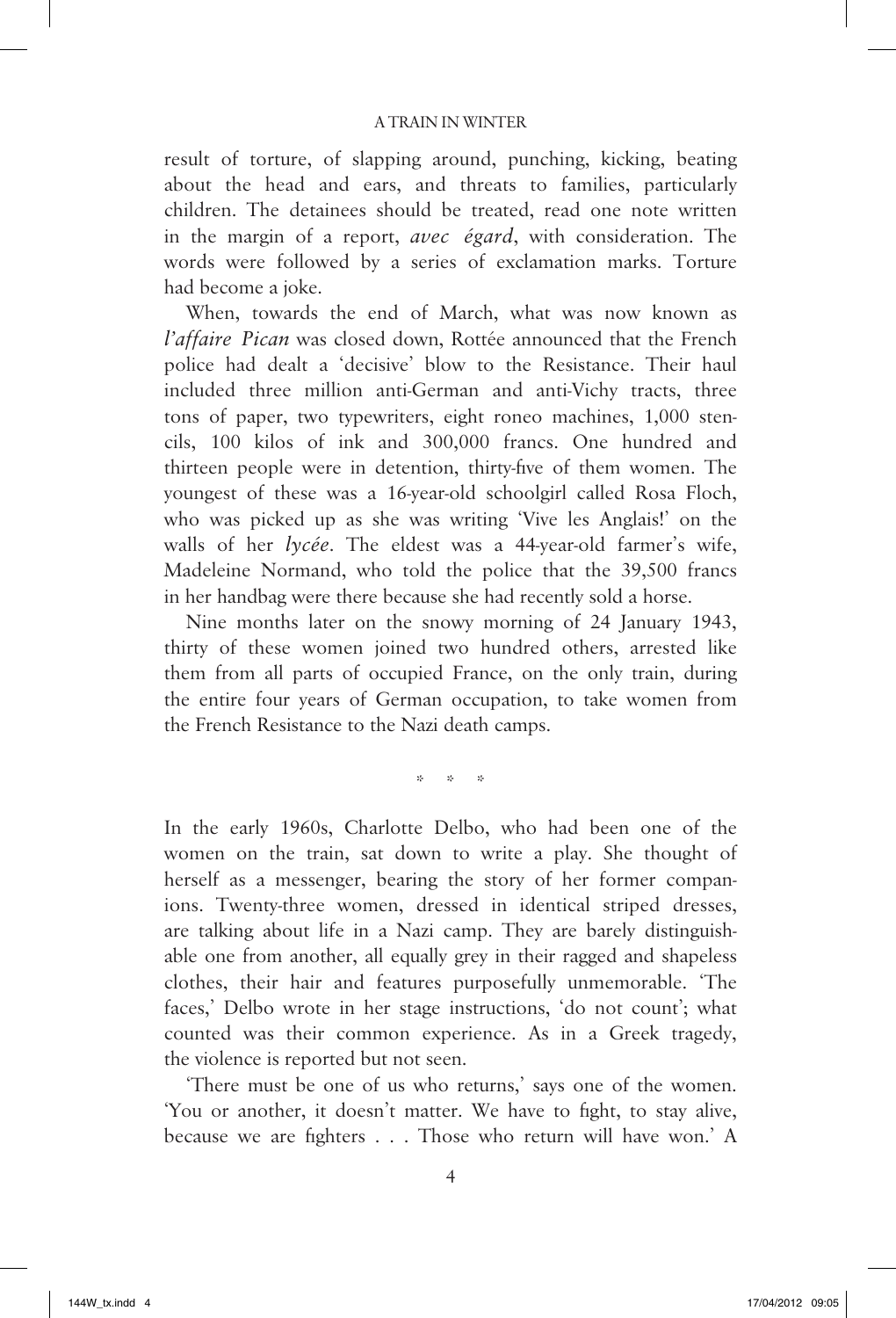## PREFACE

second woman speaks up. 'What of those we'll leave behind?' Another replies: 'We won't leave them. We'll take them away with us.' And then someone asks: 'Why should you believe these stories of ghosts, ghosts who come back and who are not able to explain how?'

In 2008, I decide to go in search of the women who had left Paris, that freezing January dawn sixty-five years earlier. I wonder if any are still alive, to tell the story of what drew them into the Resistance, of how they came to fall into the hands of Rottée's men, and what battles they and their companions fought to survive, then and later.

Charlotte Delbo, I discover, died of cancer in 1985. But seven of the women are still alive. I find Betty Langlois, at 95 an emaciated but steely woman of immense charm, with the same sharp shining brown eyes that look quizzically out of her early photographs, living in a darkened flat in the centre of Paris, full of potted plants and mahogany furniture. She gives me brightly coloured macaroons to eat and a present of a small stuffed tortoiseshell toy cat, curled up in a brown cardboard box. Though she does not have a cat herself, she loves the way this one looks so lifelike and she gives them as presents to all her friends.

Betty sends me to Cécile Charua, in Guingamp in Brittany, who laughs at my formal French, and teaches me many words of bawdy slang. At 93, Cécile is sturdy, humorous and uncomplaining. I visit them both several times, and on each occasion they talk and talk, recounting scenes and episodes that seem too fresh and real in their minds to have taken place over half a century before. Neither one of them, in all this time, has spoken much about what happened to them. It is Cécile who tells me about Madeleine Dissoubray, 91 and a retired teacher of mathematics, living on her own in a little flat on the edge of Paris, surrounded by books; and later, at the annual gathering of survivors held every 24 January, I hear Madeleine, an angular, upright woman, with a firm, carrying voice, describe to a crowd of onlookers what surviving has meant. She is unsmiling and totally contained.

I have trouble finding Poupette Alizon, who has drifted away from the others and is estranged from her daughters. But then a